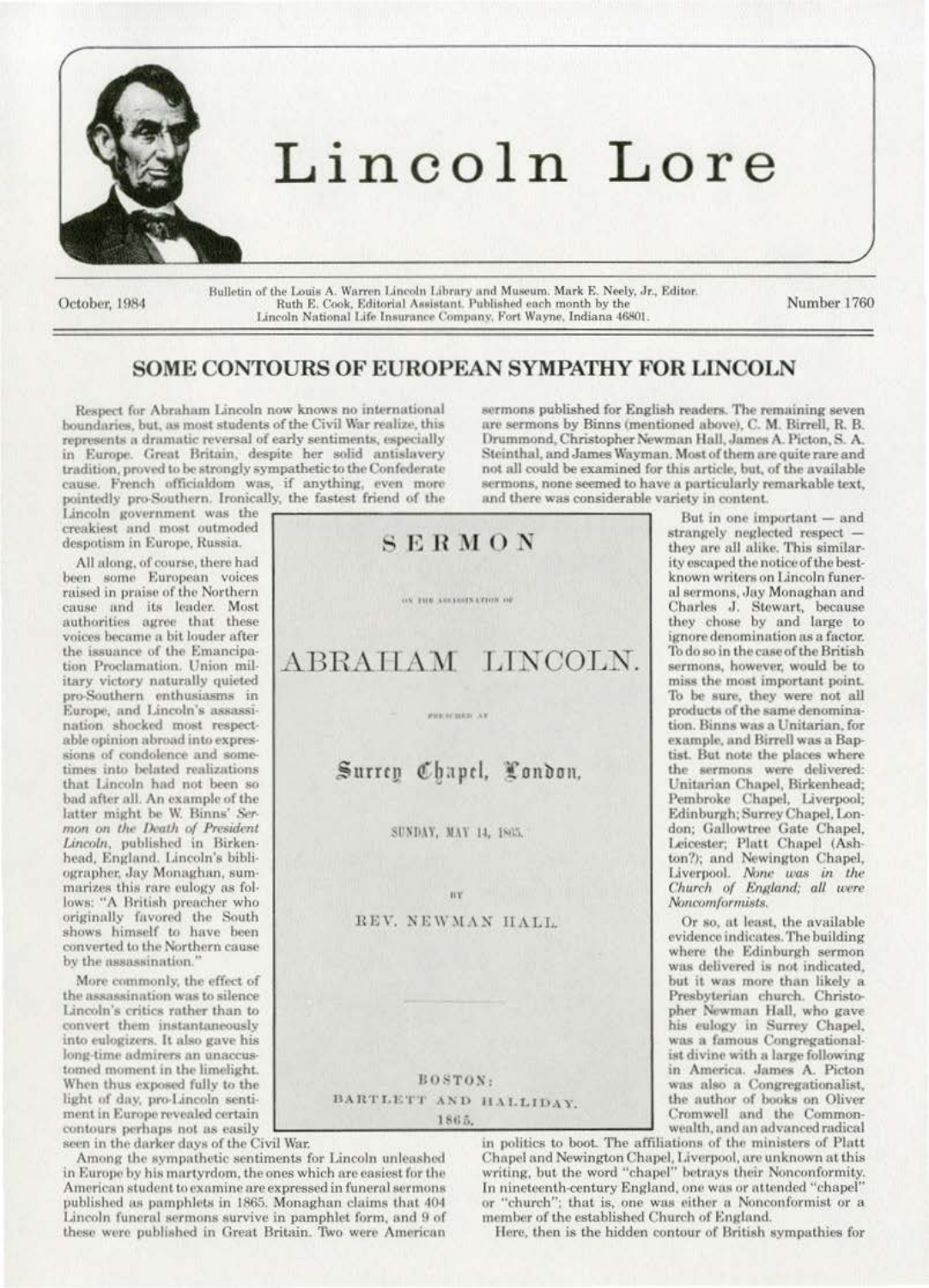

Lincoln. Nonconformists, mostly evangelical Protestants, were keenly interested in him. The Church of England seemed silently indifferent. That is not to say that there were no individual Anglicans who admired Abraham Lincoln during the American Civil War, but being a member of the established church was apparently not a good predictor of pro-Northern sentiment. Being a Nonconformist, on the other hand, was, John Bright, whom one recalls as perhaps Lincoln's best friend among the prominent politicians of Great Britain. was a Quaker.

Such a pattern makes sense, for the evangelical impulse behind the antislavery movement in Great Britain (as well as the United States) was crucial. Of the two American sermons published in England, one was by Henry Ward Beecher, the Congregationalist and antislavery leader. The other, a eulogy delivered by Thomas Williams in Christ Methodist Episcopal Church in Pittsburgh, declared "that the Union could really be saved upon no other terms than those of absolute justice to the black man.

There were other sources of British sympathy for Lincoln, of course. John Stuart Mill's antislavery enthusiasm for the Northern cause was hardly a product of evangelical religion, of which his Utilitarian philosophy could surely be called an enemy, but it was not the product of conformity either. Sympathy with Lincoln's cause generally came from outside the establishment in England. And if Nonconformity, (in the sense of adherence to a dissenting sect) was not the locus of antislavery, pro-Northern, and pro-Linooln sentiments, then it was surely at least a good predictor of such sentiments.

German-language eulogies present a rather different problem. There were so many German-speaking people in the United States that most eulogies in German were in fact products of the United States. Finding among these a split along evangelical/Catholic lines should hardly come as a surprise. for it is a rough rule of thumb among political historians of this period that German-Americans divided along denominational lines in their adherence to political parties, the German Catholics being mostly Democrats and German

Protestants, Republicans. What is really surprising about the 8 German.Janguage Lincoln eulogies published in 1865 is that 4 of them were Jewish: Jonas Bondi's *Charakteristik* Abraham Lincolns dargestellt in einer Trauer-Predigt (Character Sketch of *Abraham Lincoln Presented in a Funeral Sermon)*, delivered in a New York City synagogue at 29th Street and 8th Avenue; Dr. David Einhorn's *Trauer-Rede (Funeral Oration)*, delivered at a Philadelphia temple; Rabbi H. Hochheimer's *Predigt (Sermon)*, delivered in Baltimore; and Rabbi Benjamin Szold's Vaterland und Freiheit (Fatherland and Freedom), delivered at a memorial service at the same Baltimore synagogue. Once again, Lincoln's appeal to out-groups was strong.

To shift the focus to the Continent and to the French language is to move to a predominantly Catholic culture dominated by a government grudgingly hostile to Lincoln's administration. In France Lincoln appealed especially to groups politically opposed to the dictatorship of Napoleon III, but to some degree political opposition there also followed religious lines. Of the handful of French-language publications issued in 1865, only two were funeral sermons. Significantly, both of these were delivered in Masonic services in Paris. Lincoln had never been a Mason, but Freemasonry in France had a distinctly liberal political complexion and throughout the nineteenth century provided a focus of anti-government activity in times of repressive regimes. Most other identifiable French memorial publications on Lincoln came from left-wing republican and even socialist sources. Achille Arnaud, for example, published a 96-page biography called *Abraham* Lincoln sa naissance sa vie, sa mort avec un recit de la Guerre *d'Amerique d'apres les documents les plus authentiques (Abraham* Lincoln, His Birth, His Life, His Death, with a History of the War *of America from the Most Authentic Documents).* He was the editor of */'Opinion nationale,* a radical republican newspaper. Likewise, socialist Louis Blanc was among the signers of a letter to Mrs. Lincoln which accompanied a French medal struck in her martyred husband's honor.

The source of some French-language publications sympa· thetic to Lincoln was doubtless Protestant as well. Laurence Louis Felix Bungener's *Lincoln* Sa *Vre Son Oeuure Et* Sa Mort

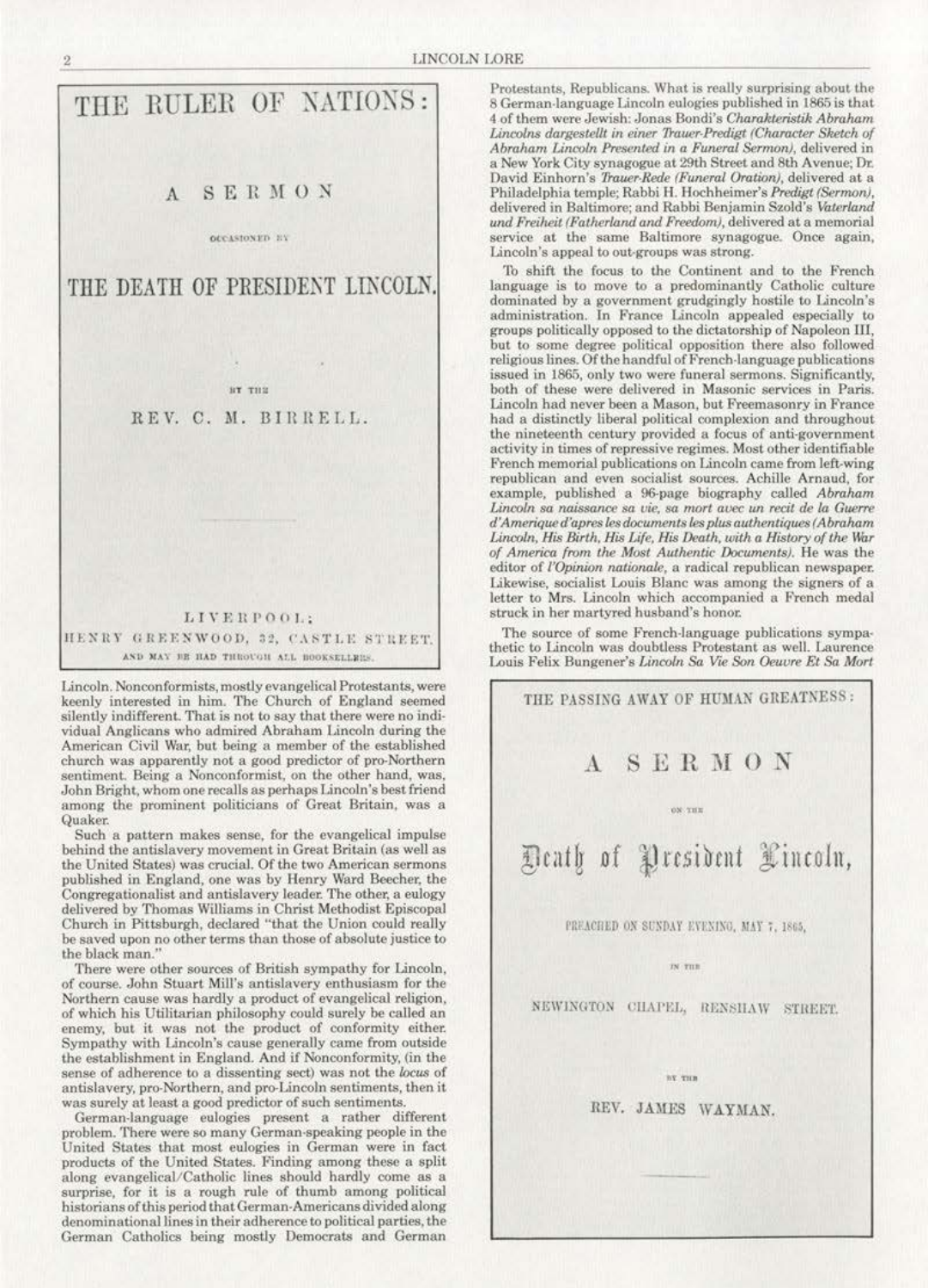

*(Lincoln;* His J.i{e, His 1\br,.,, ond *frtS Death)* was translated into Dutch, German, and Italian, but it was originally published in French in Lausanne, Switzerland. Switzerland was a bastion of Protestantism on the European Continent. The Louis A. Warren Lincoln Library and Museum's copy of Bungener's original pamphlet is a presentation copy to Thaddeus Stevens, the Radical Republican from Pennsylvania. J.-H. Serment published a poem in French in Paris entitled Sur une Gravure Stances A Abraham Lincoln (On an Engraving: Stanzas to Abraham Lincoln), but he was a lawyer from Calvinist Geneva.

These publications are hardly the equivalent of opinion surveys. Numerous factors besides general popularity may have dictated the publication of a funeral sermon: the wealth of the congregation, the verbal dexterity of the preacher, or the denominational traditions of literary production. On the other hand, such publications provide an avenue to understanding popular opinion not provided by the public monuments and private letters of high government officials or the editorials in the party press. The contours of European opinion glimpsed here certainly suggest that a denominational approach to the hundreds of Lincoln funeral sermons produced by American religion would be worthwhile.

## Speaking of Richard Nelson Current

Most Lincoln students are familiar with at least some of Richard N. Current's work. He completed James G. Randall's *Lincoln the President: Last Full Measure, the fourth volume of* the best biography of Lincoln ever written and the winner of a Bancroft Prize. The Lincoln Nobody Knows is a classic, perhaps second only to Benjamin Thomas' *Abraham Lincoln* among the most-read scholarly works on Lincoln. And *Lincoln and the First Shot* remains the most acceptable treatment of the Fort Sumter controversy.

Readers with a special interest in Lincoln may not be aware. however, that Professor Current has more than a dozen other books to his credit including a widely used college text for the American history survey; biographies of Daniel Webster. John C. Calhoun, and Thaddeus Stevens; a large history of Wisconsin in the Civil War era; a biography of Henry Stimson; and a book on the development of the typewriter. These broad

interests offer a clue to the distinguishing quality of his work on Abraham Lincoln. For Richard Current, unlike other authors in the field, Lincoln has never been the be-all and end-<br>all of his professional interest. He has had no stake in defending or attacking him. There is a cool tone of passionless objectivity about his writings on Lincoln. He has always cared greatly about accuracy and precision, but he has always been willing to let the historical chips fall where they may.

Speaking of Abraham Lincoln: The Man and His Meaning for Our Times, published by the University of Illinois Press in 1983, brings together eleven Lincoln "talks," as Professor Current. terms them, delivered here and there from 1955 to 1982. Eight were previously published in various places. All eleven of them are interesting a nd useful.

The first two essays depict Lincoln as a conservative like Daniel Webster and a most reluctant emancipator who might have kept the proclamation in his desk and freed no one had General McClellan won a really decisive victory at Antietam. There follow more vigorously pro-Lincoln articles, which emphasize the "growth" of Lincoln's views on the questions of slavery and race. Indeed. the tone seems to change with the sixth and final section of the essay on the reluctant emancipator. "The Confederates and the First Shot," first published in 1961, redressed the unfair balance Current had earlier perceived in scholarship on the Sumter question:

This whole Fort Sumter debate has been conducted on an unfair. one-sided basis. The argument centers about Lincoln alone. He is accused - and defended. The pressures and considerations culminating in his decision are analyzed and appraised, this way and that. Yet he did not give the order for the firing of the first shot; Jefferson Davis did. That obvious fact. somehow is overlooked. lt would help to clear the air and restore our perspective if we were provided with a careful study of the pressures and considerations leading to the Confederate decision. We already have a classic anti· Lincoln essay entitled "Lincoln and Fort Sumter:" What we need is a comparable article bearing some such title as "The Confederates and the First Shot.''

When Current provided that article himself, he depicted the Confederate leadership as "imperial" in its ambitions and the decision to fire on Fort Sumter as one made by reason of political rather than military necessity.

The essay dealing with Lincoln and Thaddeus Stevens



Daniel Webster.

From the Louis A. Warren Lincoln Library and Museum